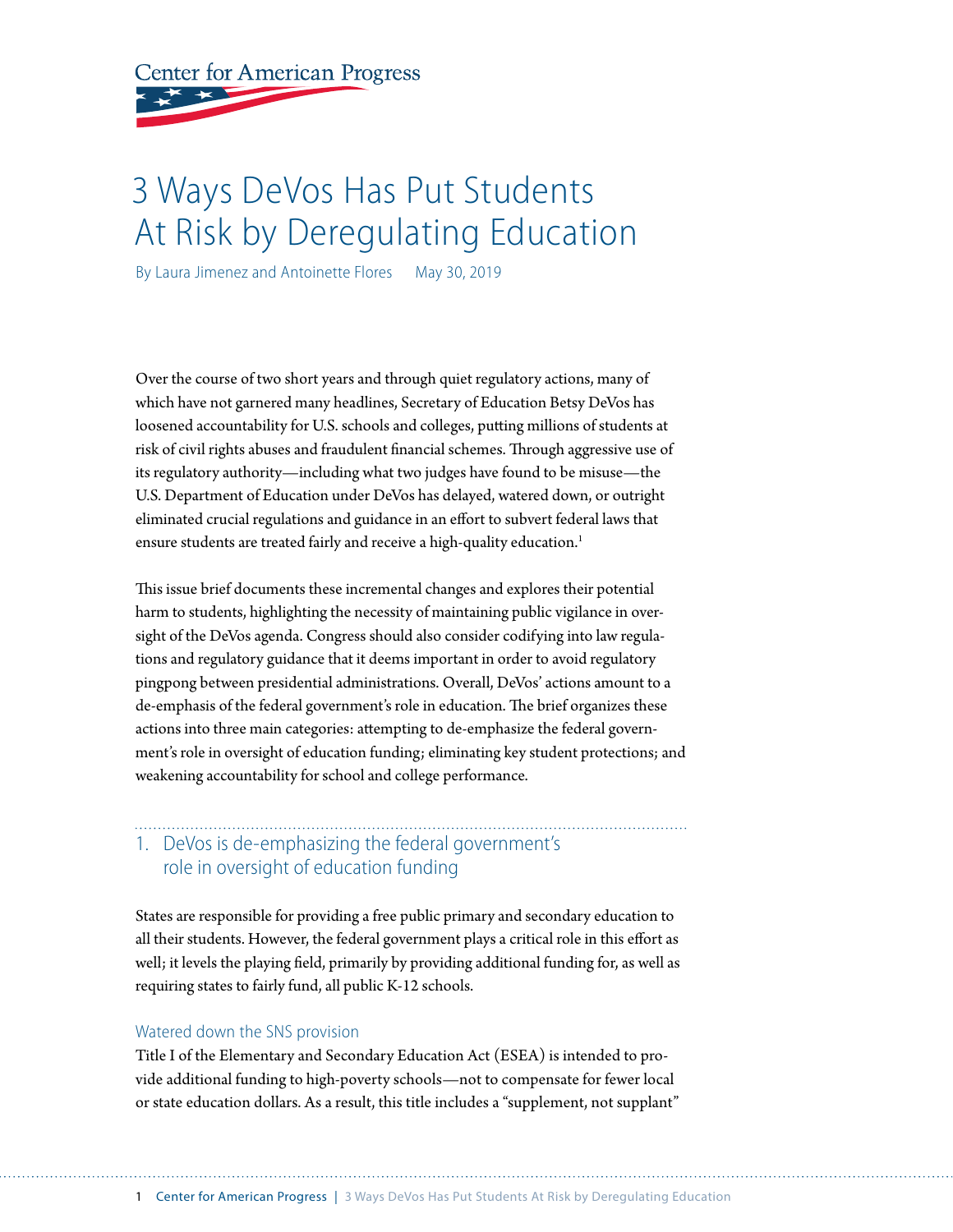(SNS) provision.<sup>2</sup> Prior to the passage of the ESEA's reauthorization, now known as the Every Student Succeeds Act (ESSA), this provision required districts to prove that individual costs paid for by Title I funds did not meet any of the following three presumptions: an activity required by local, state, or federal law; an activity paid for by local or state funds the previous year; or the same services for Title I students that local or state funds support for non-Title I services.<sup>3</sup>

ESSA makes two important changes to SNS: eliminating these three presumptions, and focusing instead on how districts allocate local and state funds to schools—namely, by requiring that Title I schools receive all of the local and state funds for which they are eligible, even if they receive Title I funds. Importantly, this provision of the law is not defined. Regulations and guidance are needed to ensure that districts know what it means to allocate state and local funds without consideration of receiving Title I funds.

As a result of these two changes, the proposed rules under the Obama administration would have strengthened SNS by prohibiting districts from barring any schools from receiving local and state funding and by providing them an avenue to show that Title I schools and non-Title I schools receive the same in per-pupil funding in order to demonstrate compliance.<sup>4</sup> The logic is simple: It is impossible to know whether funding is supplementary without knowing how much in base funding each school receives. However, these proposed rules were never finalized due to significant [pushback](https://republicans-edlabor.house.gov/news/documentsingle.aspx?DocumentID=401058) from the Republican-controlled Congress.<sup>5</sup>

Now, DeVos has abandoned this approach. In the Education Department's SNS draft guidance released in January 2019, the compliance method only requires that districts allocate funds without regard to a school's Title I status—not that districts demonstrate their funding methodology for state and local dollars.<sup>6</sup> In other words, high-poverty schools can continue to receive [less](https://www2.ed.gov/rschstat/eval/title-i/school-level-expenditures/school-level-expenditures.pdf) in local and state funding, as they have historically.<sup>7</sup>

### 2. DeVos is eliminating key student protections

As public entities, neither K-12 schools nor state colleges can discriminate on the basis of a [protected](https://legcounsel.house.gov/Comps/Civil%20Rights%20Act%20Of%201964.pdf) class.<sup>8</sup> When students make a formal complaint that this right has been violated, the Education Department's Office for Civil Rights must determine whether an investigation is warranted and require remedy where it finds discrimination. In addition, within the context of higher education, colleges are not allowed to defraud students.

Changes enacted by Secretary DeVos have delayed, weakened, or eliminated—or propose to eliminate—the following four protections: a rule related to student groups' placement in special education services; student discipline guidance; the borrower defense to repayment rule; and the Title IX rule.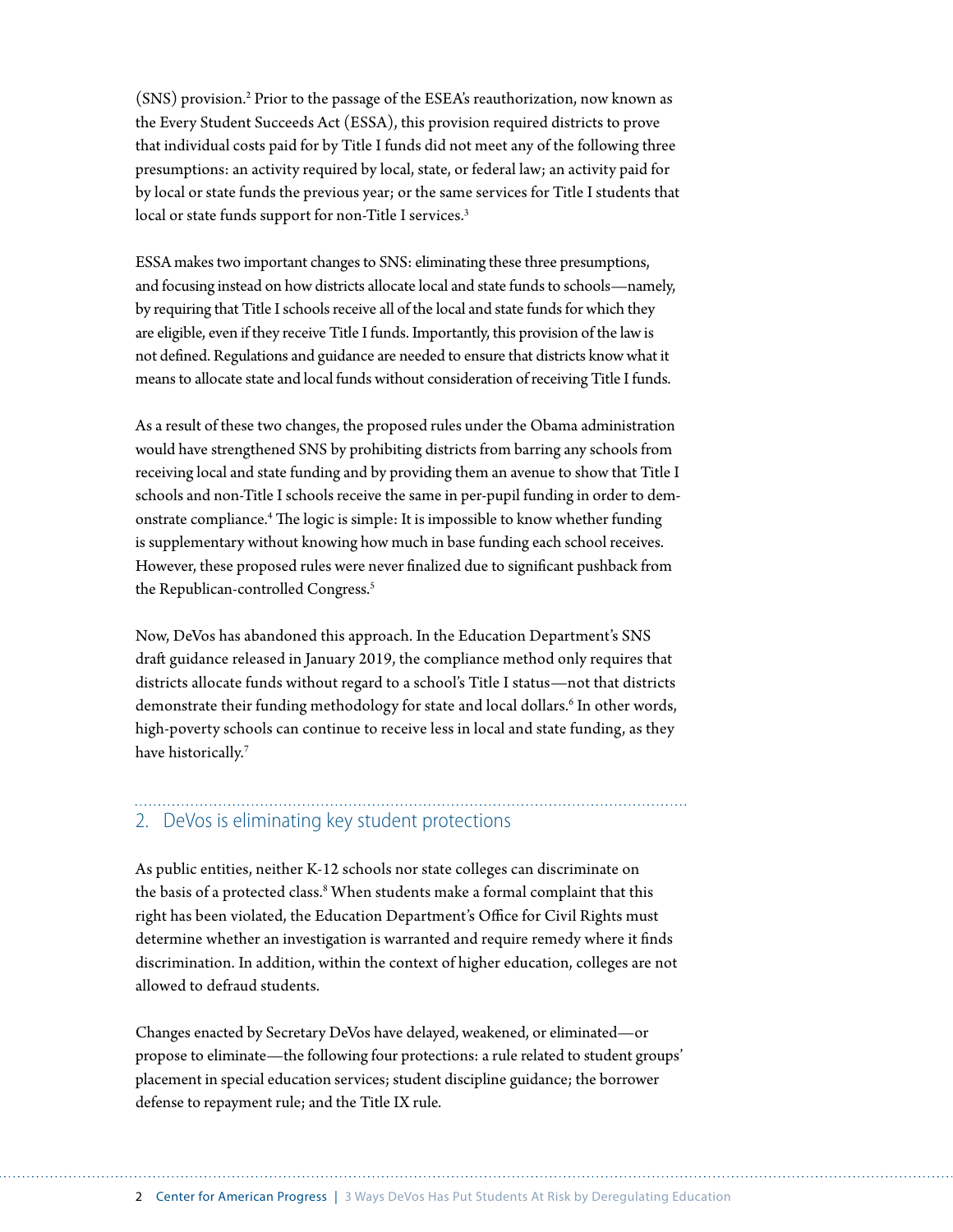### Illegally delayed the Equity in IDEA rule

The appropriate identification of students who would benefit from services and civil rights tied to special education, as well as these students' placement into programs able to accommodate their needs, is a complex topic. The over- and underrepresentation of some student groups in special education, such as low-income and African American students, may in some cases be explained by these communities' higher rates of factors such as inadequate access to health care and screenings as well as exposure to dangerous environmental factors that cause disabilities—many of which are associated with poverty.9 Nonetheless, states should pay attention to district rates of groups' placement into special education in order to ensure that placements are educationally warranted and not due to racial bias or income status.<sup>10</sup> Moreover, some groups, such as autistic girls of color, are significantly underidentified; as a result, these students do not receive access to accommodations that would affect their long-term academic growth as well as to the civil rights protections that accompany these accommodations.<sup>11</sup>

In 2016, the Obama administration issued a rule governing the Assistance to States for the Education of Children with Disabilities program and the Preschool Grants for Children with Disabilities program under the Individuals with Disabilities Education Act (IDEA)—referred to as the Equity in IDEA rule—which would require states to review and address any racial disparities in special education.<sup>12</sup> Specifically, states would have to address any "significant disproportionality" in the identification, placement, and discipline of children with disabilities. However, DeVos delayed implementing the final rules, saying that her department needed to study them more thoroughly to ensure that they did not compel the setting of quotas for special education placement. A judge vacated this decision in March 2019.<sup>13</sup>

### Revoked the student discipline guidance

[Data,](https://www2.ed.gov/about/offices/list/ocr/docs/school-climate-and-safety.pdf) including federal data from the Education Department's Civil Rights Data Collection (CRDC), consistently show that students with disabilities and certain students of color are suspended or expelled at higher rates than their peers.<sup>14</sup> For example, CRDC data show that black or African American male students account for 8 percent of student enrollment but 25 percent of out-of-school suspensions or expulsions.

The impacts of exclusionary discipline practices vary. Suspended and expelled students lose valuable learning time, feel less connected to school, and are more likely to drop out. They also perform more poorly in school due to their suspensions, as do their nonsuspended peers.15 Many factors contribute to racial disparities in discipline. In an effort to address these issues, in 2014, the U.S. Department of Justice and the Education Department's Office for Civil Rights issued joint guidance intended to help school districts both reduce disparities and implement more positive approaches to discipline.<sup>16</sup>

In 2019, the Education Department rescinded this guidance. Secretary DeVos defended the decision, which was bolstered by a recommendation from a federal school safety commission that she headed, saying that the guidance amounted to enforcing "quotas" in school discipline rates.<sup>17</sup>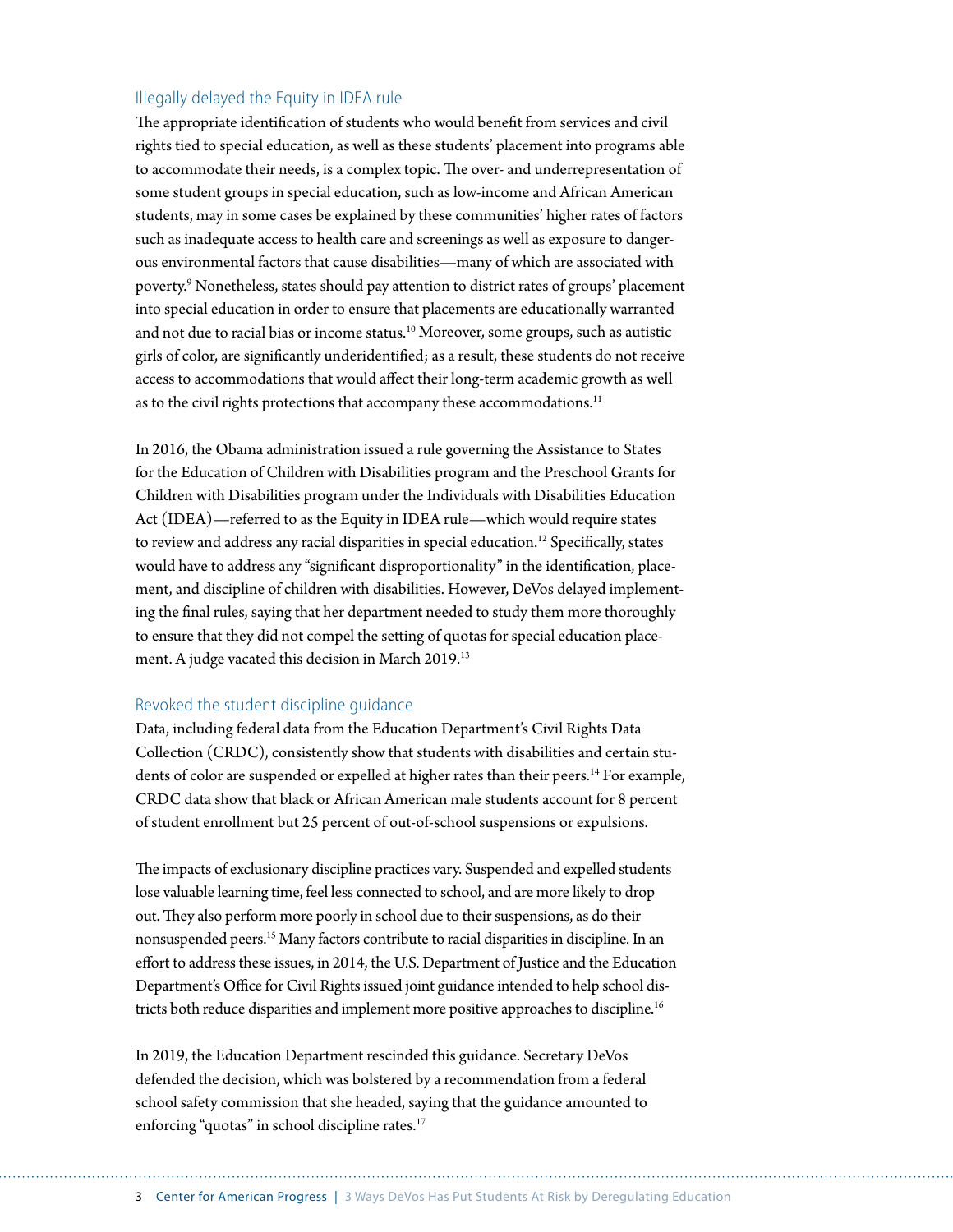#### Delayed and rewrote the borrower defense to repayment rule

The Trump administration has sought to delay and rewrite the borrower defense to repayment rule, which provides a process for student loan borrowers to seek loan forgiveness if their colleges defrauded or misled them about the quality of their education.<sup>18</sup> The borrower defense to repayment rule originated under the Obama administration after the closing of [Corinthian Colleges](https://www.washingtonpost.com/news/grade-point/wp/2016/09/29/feds-found-widespread-fraud-at-corinthian-colleges-why-are-students-still-paying-the-price/?utm_term=.0a0408f722d9), a chain of schools that was plagued by high defaults and questionable programs and was under investigation by the Education Department and numerous attorneys general for deceptive marketing practices and lying about graduation rates.19 Under increasing pressure, Corinthian Colleges shut down overnight, leaving thousands of students stranded.<sup>20</sup>

In June 2017, the Trump administration moved to delay the implementation of the borrower defense to repayment rule while it worked to rewrite it. Following [legal](https://www.americanprogress.org/issues/education-postsecondary/news/2018/10/02/458814/lawsuits-challenging-devos-anti-student-higher-education-agenda/)  [action](https://www.americanprogress.org/issues/education-postsecondary/news/2018/10/02/458814/lawsuits-challenging-devos-anti-student-higher-education-agenda/) from numerous consumer protection groups, a judge struck down the delay.<sup>21</sup> In July 2018, the Education Department released its [proposed r](https://www.americanprogress.org/issues/education-postsecondary/news/2018/09/07/457631/department-educations-terrible-horrible-no-good-bad-borrower-defense-proposal/)ewrite of the rule, which, if instituted, would make it nearly impossible for borrowers to get loan relief. The department received more than [30,000](https://www.federalregister.gov/documents/2018/07/31/2018-15823/student-assistance-general-provisions-federal-perkins-loan-program-federal-family-education-loan) public comments on the rule and has yet to issue a final version.<sup>22</sup> Despite the fact that the 2016 rule is in effect, the department does not appear to be enforcing it, and some [140,000 s](https://www.chicagotribune.com/news/nationworld/politics/ct-devos-student-debt-relief-20190328-story.html)tudent loan borrowers who have applied for relief are currently waiting without an answer.<sup>23</sup>

#### Weakened the Title IX rule

In February 2017, the Trump administration [withdrew f](https://transequality.org/issues/resources/faq-on-the-withdrawal-of-federal-guidance-on-transgender-students)ederal guidance developed under the Obama administration that spelled out protections for transgender students in schools and colleges under Title IX of the Education Amendments Act of 1972.<sup>24</sup> Title IX is a federal law that prohibits schools receiving any federal funding from discriminating based on sex. The rescinded guidance clarified that Title IX encompasses gender identity, thus prohibiting discrimination based on a student's gender identity. It also specified protections, including access to bathrooms and other facilities.<sup>25</sup> Rescinding the guidance eliminated a resource that students and parents could use for advocacy to make schools safer and more welcoming for students. However, policymakers in the U.S. House of Representatives just passed the Equality Act, which would codify the guidance into law and make it permanent.<sup>26</sup>

In September 2017, the administration withdrew more guidance developed under the Obama administration that provided information on how schools and colleges should handle sexual assault, as it worked on its own rewrite of regulations.<sup>27</sup> In November 2018, the Trump administration proposed new regulations that would weaken protections for survivors of sexual assault.<sup>28</sup> Among other [changes](https://www.americanprogress.org/issues/education-postsecondary/news/2018/11/16/461181/4-ways-secretary-devos-proposed-title-ix-rule-will-fail-survivors-campus-sexual-assault/), these regulations would reduce school liability by narrowing the definition of sexual harassment, would allow schools to choose the burden of proof required for sexual assault cases, would dissuade survivors from reporting, and would bolster accused students' rights over those of survivors.<sup>29</sup>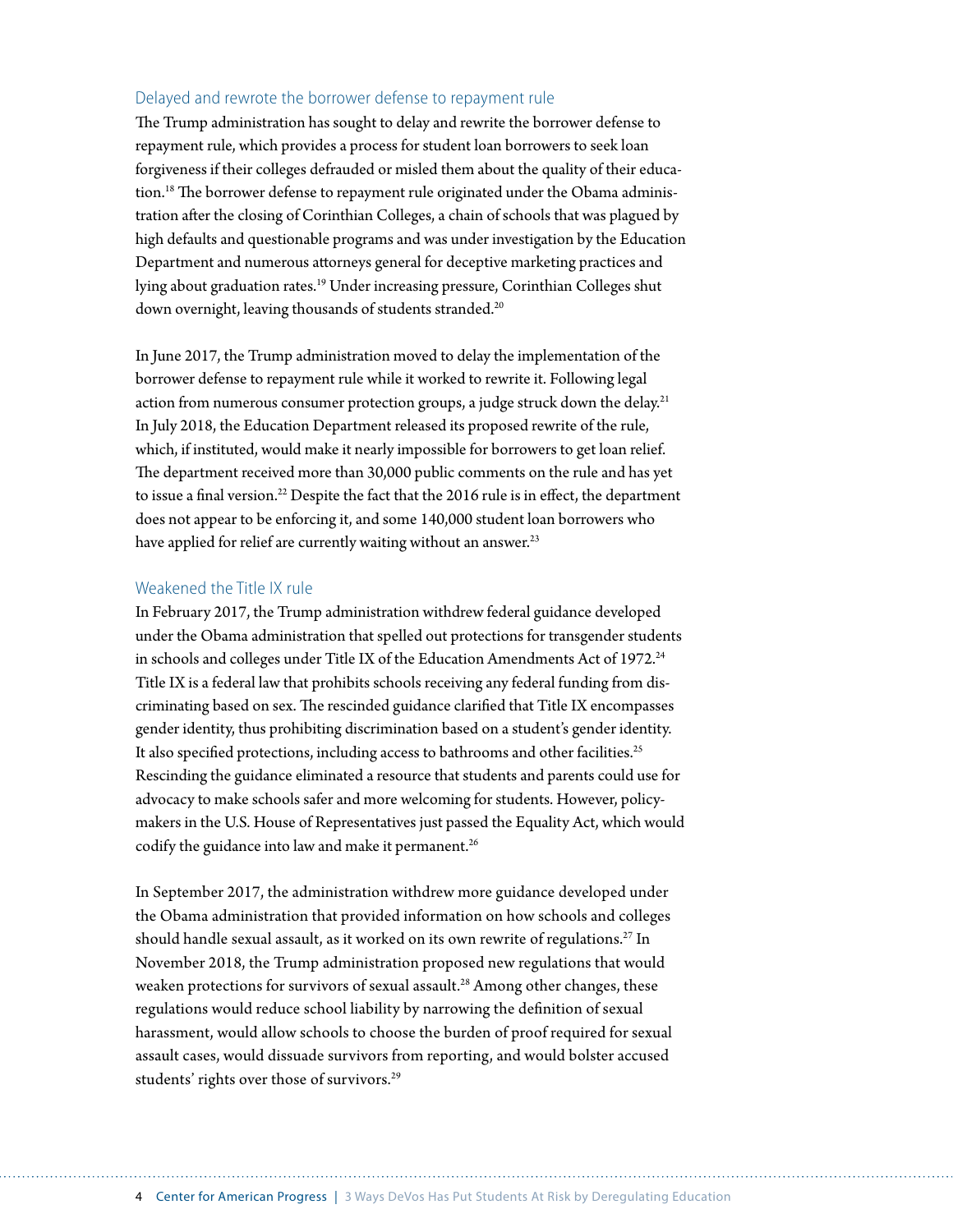# 3. DeVos is weakening accountability

# for school and college performance

A common refrain from Betsy DeVos is that individual liberty and choice are the ultimate arbiters of accountability in K-12 education.<sup>30</sup> This view rests on the presumption that all parents have access to the same, high-quality information about school performance and ignores data that show that parents want their neighborhood schools to be effective at preparing students for life after high school, to be funded fairly, and to reflect their children's racial identity.31 DeVos' view also ignores evidence that, while modest, the accountability requirements—specifically, the school management changes—of the federal No Child Left Behind Act targeting poor school performance resulted in improvements in student achievement based on standardized test scores.<sup>32</sup>

Although not a panacea and not without valid criticisms of its efficacy, federal accountability plays a role in addressing the quality of all public K-12 schools, something that parental choice alone cannot achieve. This is particularly true in higher education, where DeVos' Education Department has used its efforts to improve the information that students receive from and about colleges as they decide where to apply as justification for eliminating regulations that hold colleges accountable.<sup>33</sup> But data to inform college choice is not a sufficient replacement for accountability; federal requirements in higher education ensure that colleges maintain a high bar of performance, and previous deregulation attempts have [resulted i](https://www.americanprogress.org/issues/education-postsecondary/reports/2015/12/14/127200/hooked-on-accreditation-a-historical-perspective/)n an upswing in fraud and low-quality education options.<sup>34</sup>

### Approved low-quality state plans under ESSA

States indicate how they will comply with the federal law ESSA through plans that they must submit to the Education Department for review and approval—a process the department last conducted in 2003.<sup>35</sup> The law's previous iteration, the No Child Left Behind Act, included strict accountability provisions for the performance of each identified subgroup, including students who are from low-income families, students of color, English-language learners, and students with disabilities.

Congress revoked the regulations of ESSA in 2017, giving Secretary DeVos significant discretion in determining the criteria to approve the state plans.<sup>36</sup> Compared with its predecessor, the No Child Left Behind Act, ESSA, as the law was renamed, provides more flexibility for states to develop their own accountability systems, in order to allow for state and local innovation in providing a high-quality education. However, several independent reviews of states' ESSA plans show that schools in some states are not sufficiently being: held accountable for the performance of each student subgroup; identified when subgroups [consistently underperform;](https://blogs.edweek.org/edweek/campaign-k-12/2019/03/ESSA-states-subgroups-targeted-support.html) or required to participate in federal annual [testing](https://all4ed.org/press/new-analyses-identify-shortcomings-and-strengths-in-state-essa-plans/) requirements—all central tenets of the law.37 Simply put, the Education Department under DeVos approved plans that should not have passed muster.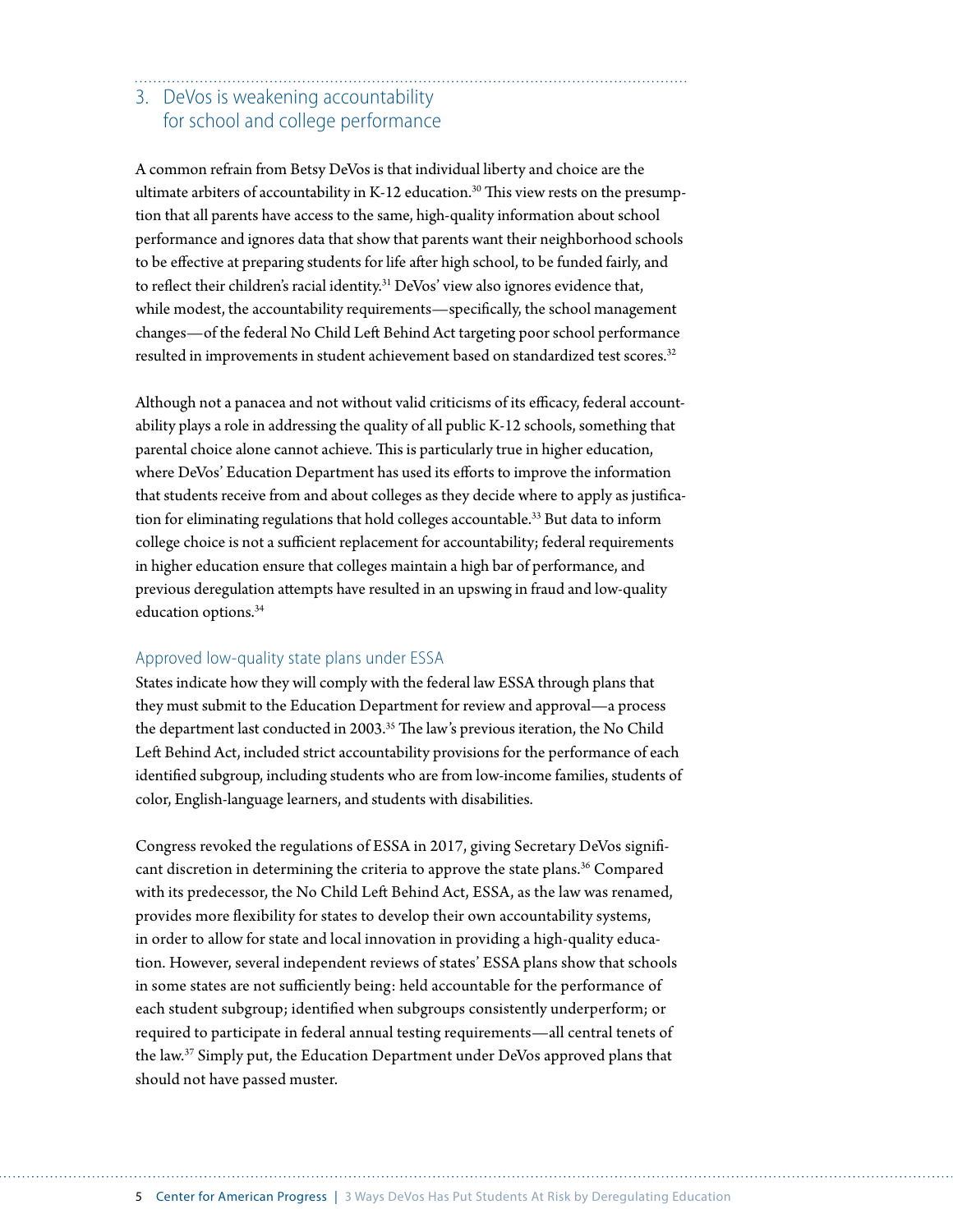### Proposed weakening federal oversight expectations

In April 2019, the Trump administration completed a negotiated rule-making that would deregulate quality assurance in higher education. While there are still numerous steps left before new regulations are finalized, what has been proposed would [result i](https://www.americanprogress.org/issues/education-postsecondary/reports/2019/04/18/468840/trump-administration-undoing-college-accreditation/)n the [unraveling o](https://www.americanprogress.org/issues/education-postsecondary/reports/2019/04/18/468840/trump-administration-undoing-college-accreditation/)f federal oversight of college quality.<sup>38</sup> Congress tasks independent nonprofit organizations called accrediting agencies with the job of ensuring that colleges meet quality standards before they can access the billions of dollars in federal financial aid that the government awards each year.<sup>39</sup> And it tasks the Education Department with overseeing accrediting agencies.

Proposed changes include: extending more time and taxpayer money to schools that do not meet quality standards; easing the requirements to become a gatekeeper of taxpayer funds; allowing colleges to create new programs with minimal oversight; and reducing public transparency into whether colleges and accreditors meet the standards surrounding quality. Combined, these changes would make it nearly impossible both to strip a college of its accreditation when it does not meet standards, as well as to remove federal recognition of an agency that falls down on the job.

#### Delayed and proposed eliminating gainful employment regulations

In [March 2017,](https://www.brookings.edu/interactives/tracking-deregulation-in-the-trump-era/) the administration delayed regulations that obligate colleges to disclose data on how well programs serve students under the gainful employment regulations.<sup>40</sup> Gainful employment regulations hold career training programs accountable for producing graduates who can obtain jobs and earn enough money to repay their loans.41 In June 2017, the Education Department began the process of rewriting the rule, and in August 2018, it released rules that would effectively eliminate the requirements entirely.42 It has yet to publish the final rule. Eliminating the rule would raise the risk of thousands more students taking on debt for low-quality programs that do not provide a leg up on employment.

### Challenged affirmative action

The Trump administration has taken on numerous efforts to challenge affirmative action practices. Under Secretary DeVos, the Office for Civil Rights has investigated numerous colleges' race-based admissions practices.43 In July 2018, for example, the administration eliminated guidance encouraging race-based admission in colleges, including guidance encouraging schools to strive for diversity in admissions, stating that it was legal for colleges to consider race in admissions, and clarifying how the federal government should consider complaints about admissions policies.<sup>44</sup> In August 2018, the Trump administration sided in court with a conservative anti-affirmative action group suing Harvard University, challenging its admissions practices.<sup>45</sup> The case could very likely end up in a right-leaning U.S. Supreme Court, which puts affirmative action itself at risk.<sup>46</sup> And just last month, in response to the Trump administration's assault on affirmative action, one college agreed to end its practice of considering race in admission, even though it acknowledged that this practice followed the law.<sup>47</sup>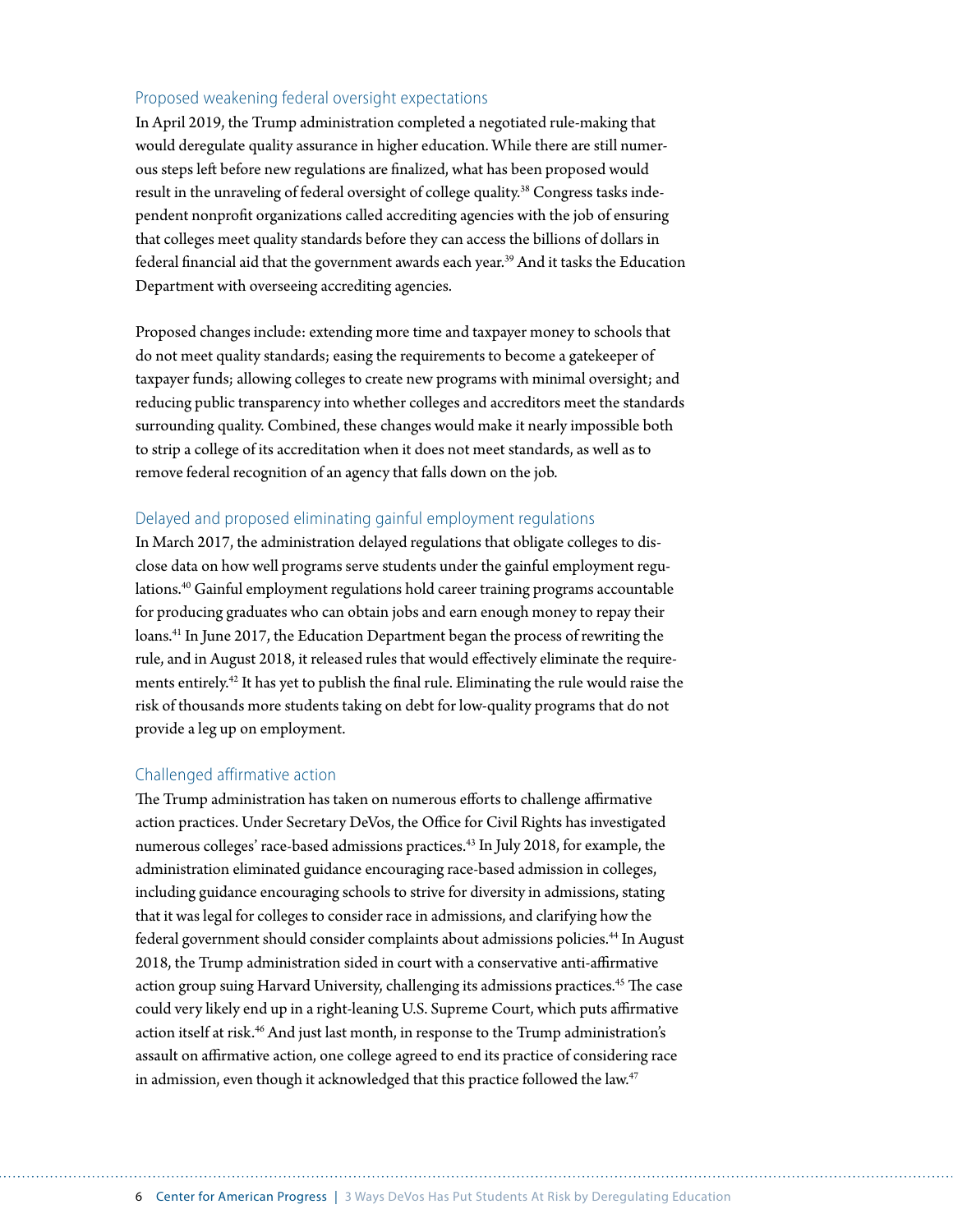### Conclusion

Debating the appropriate role of the federal government in education is valid. However, years of practice show that the federal government plays an important role in improving the quality of public education, as well as in protecting students from being discriminated against or defrauded.

Secretary of Education Betsy DeVos' deregulatory agenda flies in the face of this important role. And her actions' cumulative effects on students must be part of the public discourse.

While it is natural for regulations to reflect some aspects of the values of the presidential administration that enacts them, they should also be based faithfully on the law and be passed according to established procedures. DeVos' deregulatory agenda has skirted the rules and has become her decree on the appropriate role of the federal government in education, rather than a tool to improve the quality of education. In order to ensure that regulations are not subject to political whim, Congress should consider what regulations it deems necessary to codify into law.

The deregulatory actions of Betsy DeVos will take years to undo. Until that time comes, the public and Congress must remain vigilant about what decisions and changes are not making headlines and bring the Education Department's nefarious practices into the light of day.

*Laura Jimenez is the director of standards and accountability at the Center for American Progress. Antoinette Flores is an associate director for Postsecondary Education at the Center.*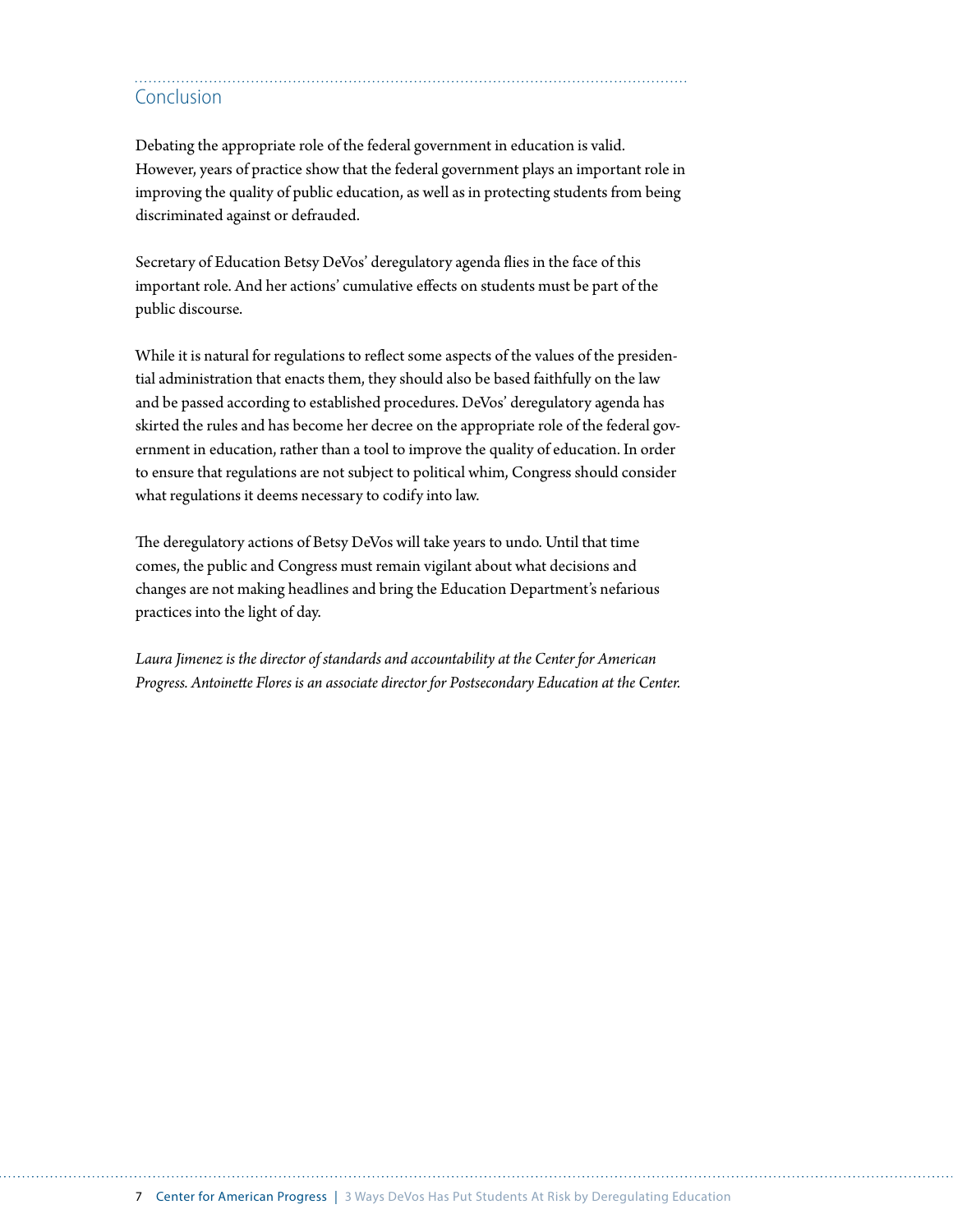### Endnotes

- 1 *Council of Parent Attorneys and Advocates Inc. v. Elizabeth (Betsy) DeVos, Secretary of Education; Johnny W. Collet, Assistant Secretary for Special Education and Rehabilitative Services; U.S. Department of Education*, Civil Action No. 18 cv-1636 (TSC), U.S. District Court for the District of Columbia (March 8 2019), available at [https://ecf.dcd.uscourts.gov/](https://ecf.dcd.uscourts.gov/cgi-bin/show_public_doc?2018cv1636-31) [cgi-bin/show\\_public\\_doc?2018cv1636-31;](https://ecf.dcd.uscourts.gov/cgi-bin/show_public_doc?2018cv1636-31) Project on Predatory Student Lending, "Judge Rules for Project's Clients; Strikes Down Department of Education Illegal Delay of 2016 Borrower Defense Rule," Harvard Law School WilmerHale Legal Services Center, September 14, 2018, available at [http://www.legalservicescenter.org/update-judge-rules-for](http://www.legalservicescenter.org/update-judge-rules-for-projects-clients-strikes-down-department-of-education-illegal-delay-of-2016-borrower-defense-rule/)[projects-clients-strikes-down-department-of-education](http://www.legalservicescenter.org/update-judge-rules-for-projects-clients-strikes-down-department-of-education-illegal-delay-of-2016-borrower-defense-rule/)[illegal-delay-of-2016-borrower-defense-rule/](http://www.legalservicescenter.org/update-judge-rules-for-projects-clients-strikes-down-department-of-education-illegal-delay-of-2016-borrower-defense-rule/).
- 2 Every Student Succeeds Act, Public Law 114-95, 114th Cong., 1st sess. (December 10, 2015), available at [https://](https://www.congress.gov/bill/114th-congress/senate-bill/1177/text) [www.congress.gov/bill/114th-congress/senate-bill/1177/](https://www.congress.gov/bill/114th-congress/senate-bill/1177/text) [text.](https://www.congress.gov/bill/114th-congress/senate-bill/1177/text)
- 3 No Child Left Behind Act, Public Law 107-110, 107th Cong., 2nd sess. (January 8, 2002), available at [https://files.eric.](https://files.eric.ed.gov/fulltext/ED556108.pdf) [ed.gov/fulltext/ED556108.pdf](https://files.eric.ed.gov/fulltext/ED556108.pdf).
- 4 U.S. Department of Education, "Proposed Rules: Title I— Improving the Academic Achievement of the Disadvantages—Supplement Not Supplant," *Federal Register* 81 (172) (2016): 61148–61159, available at [https://www.govinfo.](https://www.govinfo.gov/content/pkg/FR-2016-09-06/pdf/2016-20989.pdf) [gov/content/pkg/FR-2016-09-06/pdf/2016-20989.pdf.](https://www.govinfo.gov/content/pkg/FR-2016-09-06/pdf/2016-20989.pdf)
- 5 House Committee on Education and Labor Republicans, "Witnesses: Department's Actions Will Harm Students, Schools, and Local Flexibility," Press release, September 21, 2016, available at [https://republicans-edlabor.house.gov/](https://republicans-edlabor.house.gov/news/documentsingle.aspx?DocumentID=401058) [news/documentsingle.aspx?DocumentID=401058](https://republicans-edlabor.house.gov/news/documentsingle.aspx?DocumentID=401058).
- 6 U.S. Department of Education, "Supplement Not Supplant Under Title I, Part A of the Elementary and Secondary Education Act of 1965, as Amended by the Every Student Succeeds Act" (Washington: 2019), available at [https://](https://www2.ed.gov/policy/elsec/leg/essa/snstitleiguidance.pdf) [www2.ed.gov/policy/elsec/leg/essa/snstitleiguidance.pdf](https://www2.ed.gov/policy/elsec/leg/essa/snstitleiguidance.pdf).
- 7 Ruth Heuer and Stephanie Stullich, "Comparability of State and Local Expenditures Among Schools Within Districts: A Report From the Study of School-Level Expenditures" (Washington: U.S. Department of Education, 2011), available at [https://www2.ed.gov/rschstat/eval/title-i/school](https://www2.ed.gov/rschstat/eval/title-i/school-level-expenditures/school-level-expenditures.pdf)[level-expenditures/school-level-expenditures.pdf](https://www2.ed.gov/rschstat/eval/title-i/school-level-expenditures/school-level-expenditures.pdf).
- 8 Civil Rights Act of 1964, Public Law 88-352, 78 Stat. 241, 88th Cong., 2nd sess. (July 2, 1964), available at [https://](https://legcounsel.house.gov/Comps/Civil%20Rights%20Act%20Of%201964.pdf) [legcounsel.house.gov/Comps/Civil%20Rights%20Act%20](https://legcounsel.house.gov/Comps/Civil%20Rights%20Act%20Of%201964.pdf) [Of%201964.pdf](https://legcounsel.house.gov/Comps/Civil%20Rights%20Act%20Of%201964.pdf).
- 9 Nora Gordon, "Race, poverty, and interpreting overrepresentation in special education" (Washington: Brookings Institution, 2017), available at [https://www.brookings.edu/](https://www.brookings.edu/research/race-poverty-and-interpreting-overrepresentation-in-special-education/) [research/race-poverty-and-interpreting-overrepresenta](https://www.brookings.edu/research/race-poverty-and-interpreting-overrepresentation-in-special-education/)[tion-in-special-education/](https://www.brookings.edu/research/race-poverty-and-interpreting-overrepresentation-in-special-education/).

10 Ibid.

- 11 Centers for Disease Control and Prevention, "Spotlight On: Racial and Ethnic Differences in Children Identified with Autism Spectrum Disorder (ASD)," available at [https://](https://www.cdc.gov/ncbddd/autism/addm-community-report/differences-in-children.html) [www.cdc.gov/ncbddd/autism/addm-community-report/](https://www.cdc.gov/ncbddd/autism/addm-community-report/differences-in-children.html) [differences-in-children.html](https://www.cdc.gov/ncbddd/autism/addm-community-report/differences-in-children.html) (last accessed May 2019).
- 12 U.S. Department of Education, "Assistance to States for the Education of Children With Disabilities: Preschool Grants for Children With Disabilities," *Federal Register* 81 (41) (2016): 10968–10998, available at [https://www.govinfo.](https://www.govinfo.gov/content/pkg/FR-2016-03-02/pdf/2016-03938.pdf) [gov/content/pkg/FR-2016-03-02/pdf/2016-03938.pdf.](https://www.govinfo.gov/content/pkg/FR-2016-03-02/pdf/2016-03938.pdf)
- 13 Amelia Harper, "Federal judge: Ed Dept illegally delayed Obama-era special education rule," Education Dive, March 10, 2019, available at [https://www.educationdive.com/](https://www.educationdive.com/news/federal-judge-ed-dept-illegally-delayed-obama-era-special-education-rule/550186/) [news/federal-judge-ed-dept-illegally-delayed-obama-era](https://www.educationdive.com/news/federal-judge-ed-dept-illegally-delayed-obama-era-special-education-rule/550186/)[special-education-rule/550186/](https://www.educationdive.com/news/federal-judge-ed-dept-illegally-delayed-obama-era-special-education-rule/550186/).
- 14 Office for Civil Rights, "2015–16 Civil Rights Data Collection: School Climate and Safety" (Washington: U.S. Department of Education, 2018), available at [https://www2.ed.gov/](https://www2.ed.gov/about/offices/list/ocr/docs/school-climate-and-safety.pdf) [about/offices/list/ocr/docs/school-climate-and-safety.pdf](https://www2.ed.gov/about/offices/list/ocr/docs/school-climate-and-safety.pdf).

15 Jason Langberg and Angela Ciolfi, "Suspended Progress" (Charlottesville, VA: Legal Aid Justice Center JustChildren Program, 2016), available [https://www.justice4all.org/](https://www.justice4all.org/wp-content/uploads/2016/05/Suspended-Progress-Report.pdf) [wp-content/uploads/2016/05/Suspended-Progress-Report.](https://www.justice4all.org/wp-content/uploads/2016/05/Suspended-Progress-Report.pdf) [pdf](https://www.justice4all.org/wp-content/uploads/2016/05/Suspended-Progress-Report.pdf); Matt Barnum, "Suspensions really do hurt students academically, new studies confirm, but maybe less than previously thought," Chalkbeat, August 23, 2018, available at [https://chalkbeat.org/posts/us/2018/08/23/suspensions](https://chalkbeat.org/posts/us/2018/08/23/suspensions-really-do-hurt-students-academically-new-studies-confirm-but-maybe-less-than-previously-thought/)[really-do-hurt-students-academically-new-studies-confirm](https://chalkbeat.org/posts/us/2018/08/23/suspensions-really-do-hurt-students-academically-new-studies-confirm-but-maybe-less-than-previously-thought/)[but-maybe-less-than-previously-thought/](https://chalkbeat.org/posts/us/2018/08/23/suspensions-really-do-hurt-students-academically-new-studies-confirm-but-maybe-less-than-previously-thought/); Matt Barnum, "When Chicago cut down on suspensions, students saw test scores and attendance rise, study finds," Chalkbeat, March 13, 2018, available at [https://www.chalkbeat.org/posts/](https://www.chalkbeat.org/posts/us/2018/03/13/when-chicago-cut-down-on-suspensions-students-saw-test-scores-and-attendance-rise-study-finds/) [us/2018/03/13/when-chicago-cut-down-on-suspensions](https://www.chalkbeat.org/posts/us/2018/03/13/when-chicago-cut-down-on-suspensions-students-saw-test-scores-and-attendance-rise-study-finds/)[students-saw-test-scores-and-attendance-rise-study-finds/.](https://www.chalkbeat.org/posts/us/2018/03/13/when-chicago-cut-down-on-suspensions-students-saw-test-scores-and-attendance-rise-study-finds/)

- 16 U.S. Department Of Education, "School Climate and Discipline," available at [https://www2.ed.gov/policy/gen/guid/](https://www2.ed.gov/policy/gen/guid/school-discipline/index.html) [school-discipline/index.html](https://www2.ed.gov/policy/gen/guid/school-discipline/index.html) (last accessed May 2019).
- 17 Sarah Darville, "Defending her discipline decision, Betsy DeVos says Obama-era guidance amounted to 'quotes'," Chalkbeat, March 26, 2019, available at [https://www.](https://www.chalkbeat.org/posts/us/2019/03/26/defending-her-discipline-decision-betsy-devos-says-obama-era-guidance-amounted-to-quotas/) [chalkbeat.org/posts/us/2019/03/26/defending-her-dis](https://www.chalkbeat.org/posts/us/2019/03/26/defending-her-discipline-decision-betsy-devos-says-obama-era-guidance-amounted-to-quotas/)[cipline-decision-betsy-devos-says-obama-era-guidance](https://www.chalkbeat.org/posts/us/2019/03/26/defending-her-discipline-decision-betsy-devos-says-obama-era-guidance-amounted-to-quotas/)[amounted-to-quotas/](https://www.chalkbeat.org/posts/us/2019/03/26/defending-her-discipline-decision-betsy-devos-says-obama-era-guidance-amounted-to-quotas/); Francisco Vara-Orta, "It's official: DeVos has axed Obama discipline guidelines meant to reduce suspensions of students of color," Chalkbeat, De-cember 21, 2018, available at [https://chalkbeat.org/posts/](https://chalkbeat.org/posts/us/2018/12/21/its-official-devos-scraps-obama-discipline-rules-meant-to-reduce-suspensions-of-students-of-color/) [us/2018/12/21/its-official-devos-scraps-obama-discipline](https://chalkbeat.org/posts/us/2018/12/21/its-official-devos-scraps-obama-discipline-rules-meant-to-reduce-suspensions-of-students-of-color/)[rules-meant-to-reduce-suspensions-of-students-of-color/](https://chalkbeat.org/posts/us/2018/12/21/its-official-devos-scraps-obama-discipline-rules-meant-to-reduce-suspensions-of-students-of-color/); U.S. Department of Education, "Federal Commission on School Safety," available at [https://www.ed.gov/school](https://www.ed.gov/school-safety)[safety](https://www.ed.gov/school-safety) (last accessed May 2019).
- 18 Katie Lobosco, "Betsy DeVos freezes Obama-era rules meant to protect student borrowers," CNN Money, June 14, 2017, available at [https://money.cnn.com/2017/06/14/pf/](https://money.cnn.com/2017/06/14/pf/college/betsy-devos-student-borrower-protections/index.html?iid=EL) [college/betsy-devos-student-borrower-protections/index.](https://money.cnn.com/2017/06/14/pf/college/betsy-devos-student-borrower-protections/index.html?iid=EL) [html?iid=EL](https://money.cnn.com/2017/06/14/pf/college/betsy-devos-student-borrower-protections/index.html?iid=EL).
- 19 Danielle Douglas-Gabriel, "Feds found widespread fraud at Corinthian Colleges. Why are students still paying the price?", *The Washington Post,* September 29, 2016, available at [https://www.washingtonpost.com/news/grade-point/](https://www.washingtonpost.com/news/grade-point/wp/2016/09/29/feds-found-widespread-fraud-at-corinthian-colleges-why-are-students-still-paying-the-price/?utm_term=.5e14e1f94d6a) [wp/2016/09/29/feds-found-widespread-fraud-at-corinthi](https://www.washingtonpost.com/news/grade-point/wp/2016/09/29/feds-found-widespread-fraud-at-corinthian-colleges-why-are-students-still-paying-the-price/?utm_term=.5e14e1f94d6a)[an-colleges-why-are-students-still-paying-the-price/?utm\\_](https://www.washingtonpost.com/news/grade-point/wp/2016/09/29/feds-found-widespread-fraud-at-corinthian-colleges-why-are-students-still-paying-the-price/?utm_term=.5e14e1f94d6a) [term=.5e14e1f94d6a.](https://www.washingtonpost.com/news/grade-point/wp/2016/09/29/feds-found-widespread-fraud-at-corinthian-colleges-why-are-students-still-paying-the-price/?utm_term=.5e14e1f94d6a)
- 20 Alex Johnson, "Corinthian Colleges Shuts Down, Ending Classes for 16,000 Overnight," NBC News, April 26, 2015, available at [https://www.nbcnews.com/news/educa](https://www.nbcnews.com/news/education/corinthian-colleges-shuts-down-ending-classes-16-000-overnight-n348741)[tion/corinthian-colleges-shuts-down-ending-classes-](https://www.nbcnews.com/news/education/corinthian-colleges-shuts-down-ending-classes-16-000-overnight-n348741)[16-000-overnight-n348741.](https://www.nbcnews.com/news/education/corinthian-colleges-shuts-down-ending-classes-16-000-overnight-n348741)
- 21 Sara Garcia, "The Lawsuits Challenging DeVos' Anti-Student Higher Education Agenda," Center for American Progress, October 2, 2018, available at [https://www.](https://www.americanprogress.org/issues/education-postsecondary/news/2018/10/02/458814/lawsuits-challenging-devos-anti-student-higher-education-agenda/) [americanprogress.org/issues/education-postsecondary/](https://www.americanprogress.org/issues/education-postsecondary/news/2018/10/02/458814/lawsuits-challenging-devos-anti-student-higher-education-agenda/) [news/2018/10/02/458814/lawsuits-challenging-devos](https://www.americanprogress.org/issues/education-postsecondary/news/2018/10/02/458814/lawsuits-challenging-devos-anti-student-higher-education-agenda/)[anti-student-higher-education-agenda/](https://www.americanprogress.org/issues/education-postsecondary/news/2018/10/02/458814/lawsuits-challenging-devos-anti-student-higher-education-agenda/).
- 22 Ben Miller and Antoinette Flores, "The Department of Education's Terrible, Horrible, No Good, Very Bad Borrower Defense Proposal," Center for American Progress, September 7, 2018, available at [https://www.](https://www.americanprogress.org/issues/education-postsecondary/news/2018/09/07/457631/department-educations-terrible-horrible-no-good-bad-borrower-defense-proposal/) [americanprogress.org/issues/education-postsecondary/](https://www.americanprogress.org/issues/education-postsecondary/news/2018/09/07/457631/department-educations-terrible-horrible-no-good-bad-borrower-defense-proposal/) [news/2018/09/07/457631/department-educations-terri](https://www.americanprogress.org/issues/education-postsecondary/news/2018/09/07/457631/department-educations-terrible-horrible-no-good-bad-borrower-defense-proposal/)[ble-horrible-no-good-bad-borrower-defense-proposal/](https://www.americanprogress.org/issues/education-postsecondary/news/2018/09/07/457631/department-educations-terrible-horrible-no-good-bad-borrower-defense-proposal/); U.S. Department of Education, "Proposed Rules: Student Assistance General Provisions, Federal Perkins Loan Program, Federal Family Education Loan Program, and William D. Ford Federal Direct Loan Program," *Federal Register*  83 (147) (2018): 37242–37330, available at [https://www.](https://www.federalregister.gov/documents/2018/07/31/2018-15823/student-assistance-general-provisions-federal-perkins-loan-program-federal-family-education-loan) [federalregister.gov/documents/2018/07/31/2018-15823/](https://www.federalregister.gov/documents/2018/07/31/2018-15823/student-assistance-general-provisions-federal-perkins-loan-program-federal-family-education-loan) [student-assistance-general-provisions-federal-perkins](https://www.federalregister.gov/documents/2018/07/31/2018-15823/student-assistance-general-provisions-federal-perkins-loan-program-federal-family-education-loan)[loan-program-federal-family-education-loan](https://www.federalregister.gov/documents/2018/07/31/2018-15823/student-assistance-general-provisions-federal-perkins-loan-program-federal-family-education-loan).
- 23 Danielle Douglas-Gabriel, *The Washington Post,* "Senate Democrats press Betsy DeVos on backlog of 140,000 student debt-relief claims," *Chicago Tribune,* March 28, 2019, available at [http://www.chicagotribune.com/](http://www.chicagotribune.com/news/nationworld/politics/ct-devos-student-debt-relief-20190328-story.html) [news/nationworld/politics/ct-devos-student-debt-relief-](http://www.chicagotribune.com/news/nationworld/politics/ct-devos-student-debt-relief-20190328-story.html)[20190328-story.html](http://www.chicagotribune.com/news/nationworld/politics/ct-devos-student-debt-relief-20190328-story.html).